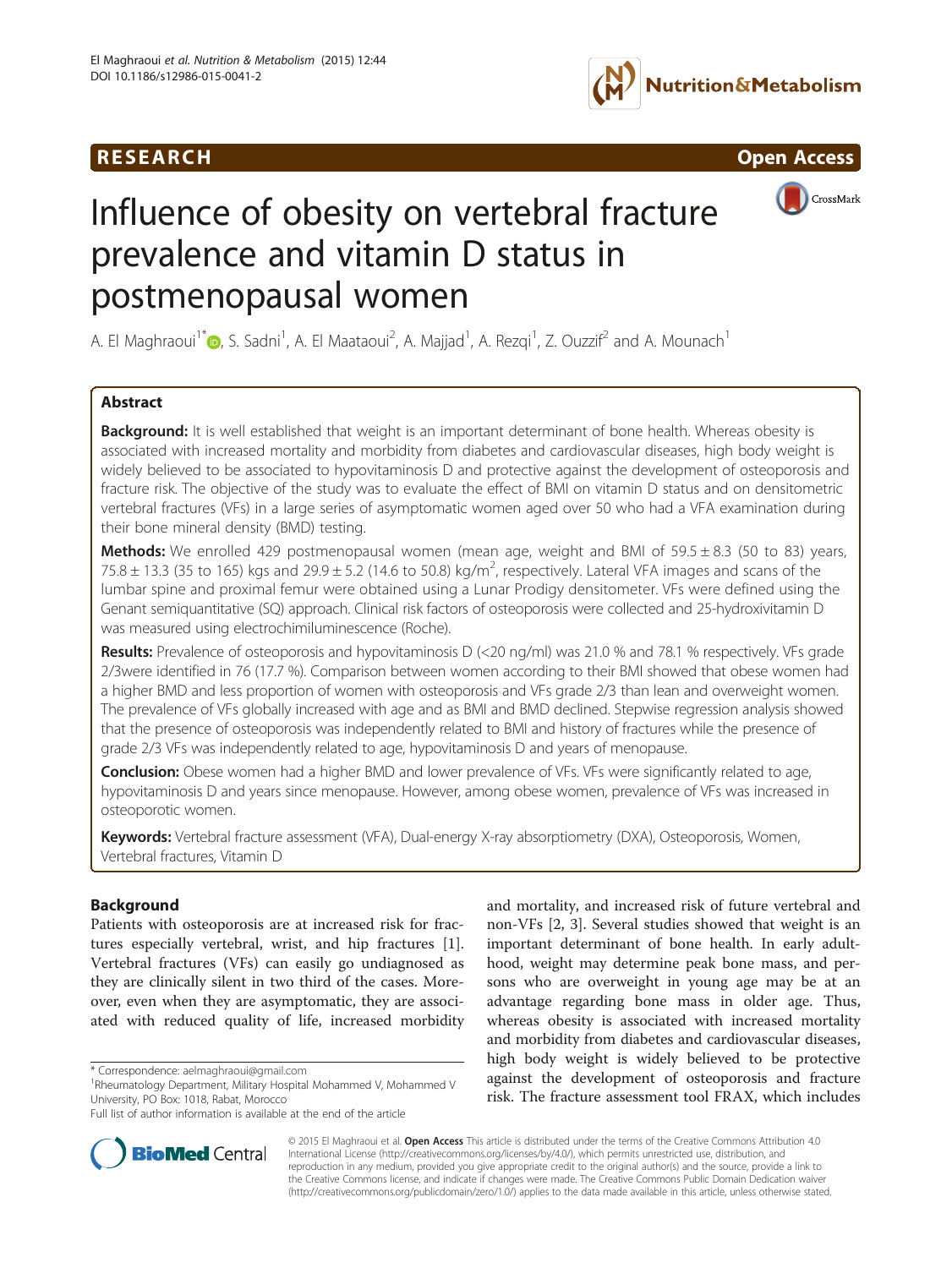BMI was developed based on a meta-analysis of 12 cohorts, which showed a negative correlation between BMI and incident hip, osteoporotic, and all fractures, when the models did not include BMD. This finding has been recently confirmed by the Million Women Study [[4\]](#page-5-0), a large-scale observational study which found that women with higher BMI have not only increased BMD but also robust femur geometry assessed by hip structure analysis. The negative BMI–fracture association was specific to hip and central body fractures [\[5](#page-5-0)]. However, the effect of BMI on fracture at a given level of BMD remains controversial, partly because of its differential effects on different fracture sites. It has been suggested that increased BMI was a protective factor of hip fracture while obesity was a risk factor of ankle and upper leg fractures. Confirmation that obesity was not a protective factor against low trauma fractures was reported in 2011, when the Global Study of Osteoporosis in Women (GLOW), a multicentre prospective observational study conducted in 60,393 postmenopausal women, showed a comparable prevalence and incidence of fractures in normal weight and obese women [\[6](#page-5-0)].

The prevalence and clinical risk factors associated with VFs have been well studied in women [\[7](#page-5-0)–[10\]](#page-5-0). A negative effect of BMI on VFs was found in a pan-European study in which the prevalence of vertebral deformity in a given country was inversely related to the mean BMI in the study population in that country  $(r = -0.66)$  [\[11](#page-5-0)]. However, Pirro et al. showed that an association between BMI and a higher likelihood of having a VF, irrespective of the positive association between BMI and BMD [\[12](#page-5-0)]. We showed in a previous study that VFs prevalence was associated to vitamin D deficiency in a cohort of post menopausal women [[13\]](#page-6-0). On the other hand, vitamin D deficiency has been associated with obesity irrespective of age, latitude, cut-offs to define vitamin D deficiency and the Human Development Index of the study location [[14](#page-6-0)–[17](#page-6-0)]. Thus, we aimed in the present study to evaluate the effect of BMI on vitamin D status and on densitometric vertebral VFs in a large series of asymptomatic women aged over 50 who had a VFA examination during their bone mineral density (BMD) testing.

# Methods

# Subjects

This was a cross-sectional study conducted from June 2012 to June 2014 that enrolled menopausal women 50 years old and over, living in the region of Rabat. Participants were recruited from a variety of sources including advertisements, "word of mouth", clinician referrals, or from local hospital staff families. General exclusion criteria were previous diagnosis of osteoporosis, non-Caucasian origin and diseases, drugs, and other major

determinants known to affect bone metabolism. Thus, we excluded subjects with gastrectomy, intestinal resection, recent hyperthyroidism or hyperparathyroidism, recent severe immobilization or treatment with corticosteroids (more than 3 months). Our institutional review board approved this study. The procedures of the study were in accordance with the Declaration of Helsinki, and formal ethics committee approval was obtained for the study. Data from four hundred and twenty nine were collected. All the participants gave an informed and written consent. Each subject completed a standardized questionnaire designed to document putative risk factors of osteoporosis. History of fractures, lifestyle (alcohol consumption, gymnastics or jogging/ walking, smoking) and diet (milk, yogurt, cSSheese) habits were also recorded. The women were asked whether they usually drank milk, coffee, or alcohol, if they ate cheese or yogurt, if they did gymnastics or jogging/walking, and if they smoked tobacco. Dairy products intake was then arbitrarily classified as low (mean calcium intake <600 mg/day), normal (mean calcium intake > 600 mg/day and  $\leq 1000$  mg/day), and high (≥1000 mg/day). Physical activity was classified as low if the women walked < 3 h/week, normal (walking time  $\geq$  3 h/week and <6 h/week), and high ( $\geq$  6 h/week). Menstrual and reproductive history were assessed: all patients were menopausal since at least one year. Height and weight were measured in our centre before DXA measurement, in light indoor clothes without shoes. Body mass index (BMI)] was calculated by dividing weight in kilograms by height in meters squared.

#### BMD measurement

Bone mineral density was determined by a Lunar Prodigy Vision DXA system (GE-Lunar Corp., Madison, WI). The DXA scans were obtained by standard procedures supplied by the manufacturer for scanning and analysis. All BMD measurements were carried out by 2 experienced technicians. Daily quality control was carried out by measurement of a Lunar phantom. At the time of the study, phantom measurements showed stable results. The phantom precision expressed as the coefficient of variation percentage was 0.08. Moreover, reproducibility has been assessed in clinical practice and showed a smallest detectable difference of  $0.040$  g/cm<sup>2</sup> (spine) and  $0.021$  (total hips) [\[18, 19\]](#page-6-0). Patient BMD was measured at the lumbar spine (anteroposterior projection at L1-L4) and at the hip (i.e., femoral neck, trochanter, and total hip). Using the Moroccan female normative data [\[20\]](#page-6-0), the World Health Organization (WHO) classification system was applied, defining osteoporosis as T-score ≤ −2.5 and osteopenia as −2.5 < T-score < −1. Study participants were categorized by the lowest T-score of the L1–4 lumbar spine, femur neck, or total femur.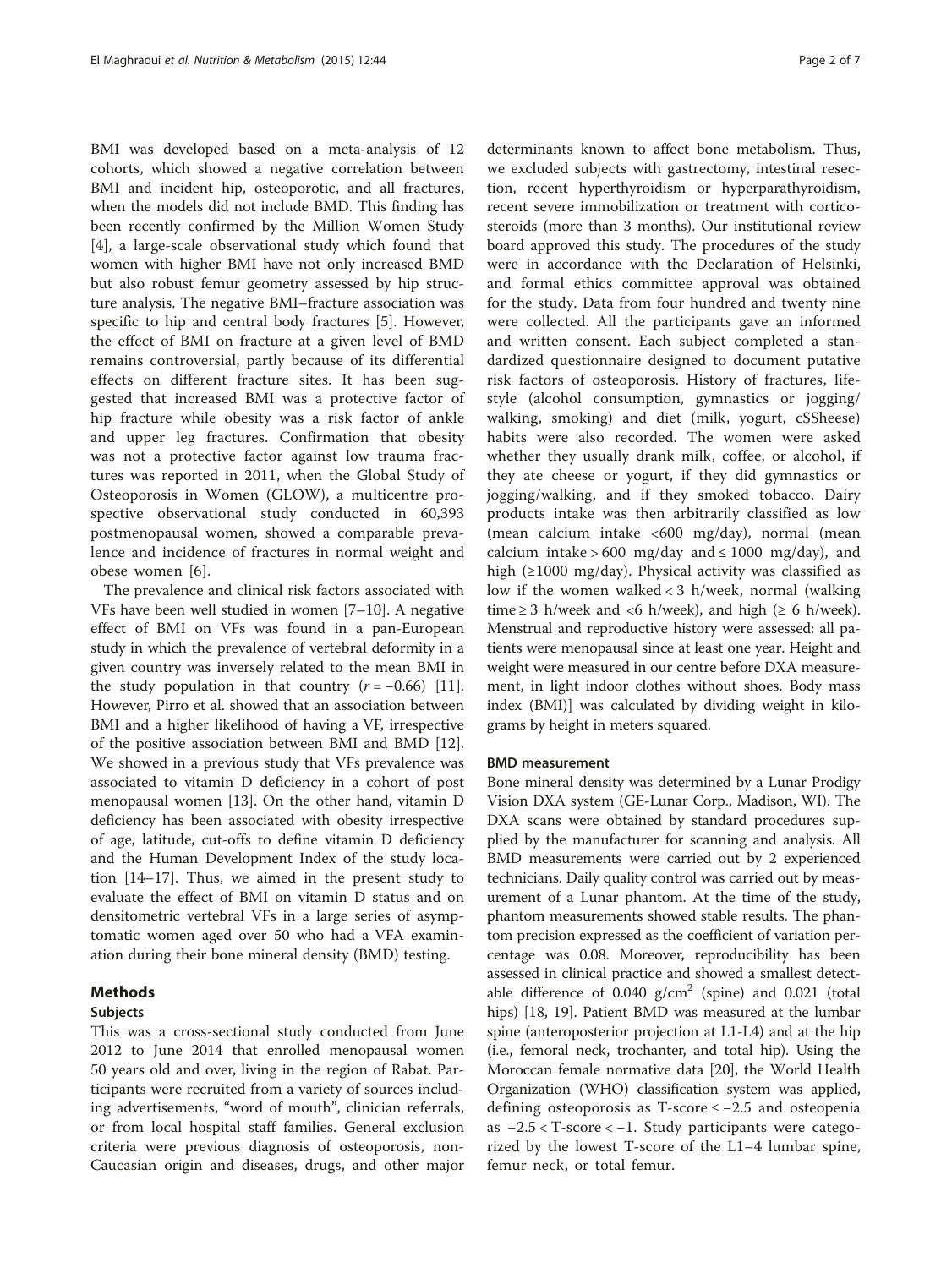#### Vertebral Fracture Assessment (VFA)

VFA was classified using a combination of Genant semiquantitative (SQ) approach and morphometry in the following manner: each VFA image was inspected visually by one clinician (AM) who is an experienced reader of VFA which was blinded to clinical data, to decide whether it contained a fracture in any of the visualized vertebrae and assigned a grade based on Genant SQ scale [[21](#page-6-0)], where grade 1 (mild) fracture is a reduction in vertebral height of 20-25 %, grade 2 (moderate) a reduction of 26-40 %, and grade 3 (severe) a reduction of over 40 %. In case of doubt regarding fracture grade, the vertebrae in question was measured using built-in morphometry. Automatic vertebral recognition by the software was used. Positioning of the six morphometry points was modified only when the software failed to correctly recognize vertebral heights. Subjects with no fractures were included in the non-fracture group, whereas those with grade1 or higher fractures were included in the fracture group. However, as many studies rarely report mild deformities as "fractures", and to realize comparisons with the literature, we performed a double analysis including and excluding grade 1 fractures from the fracture group.

#### Laboratory evaluation

All blood samples were collected under fasting conditions on the same day of acquisition of the VFA images, between 8 and 10 a.m., stored at −20 °C, and analyzed at the same time. The serum concentration of 25-hydroxivitamin D (25 (OH) D) was measured using electrochimiluminescence on ELECSYS 2010 analyser (Roche Diagnostics, Mannheim). The intra and inter-assay variation coefficients in our laboratory were 10.5 % and 17.8 %, respectively. In the present study, 25 (OH) D values of  $\leq 20$  ng/ml were defined as vitamin D insufficiency and of  $\leq 10$  ng/ml as vitamin D deficiency.

## Statistical analysis

Results are presented as means (SD) and categorical variables are expressed as frequencies. To compare women according to their BMI, women with normal weight, overweight and obesity, chi-square test and analysis of variance ANOVA were used firstly. Women with grade 1 vertebral deformities, women with grade 2/3 VFs and women without VFs were also compared using chi-square test and analysis of variance ANOVA. We performed pairwise comparisons among the 3 groups using the Bonferoni test. Significant risk factors in the univariate analysis for osteoporosis and VFs were entered to a stepwise conditional binary regression analysis and the resulted odds ratios with 95 % confidence intervals were reported. The level for significance was taken as  $p \le 0.05$ . Excel 2010 and SPSS 20.0 were used for statistical analysis.

#### Results

#### Patient demographics

In this series of 429 women, the mean  $\pm$  SD (range) age, weight and BMI were  $59.5 \pm 8.3$  (50 to 83) years,  $75.8 \pm 13.3$  (35 to 165) kgs and  $29.9 \pm 5.2$  (14.6 to 50.8)  $\text{kg/m}^2$ , respectively (Table 1). Prevalence of obesity  $(BMI > 30)$  was 45.6 % in our population. According to the WHO classification, 90 had osteoporosis (21.0 %) and 252 had osteopenia (58.7 %). None of the women were current smokers while 57 (13.3 %) women reported a history of peripheral fracture after the age of 50. The mean (SD) 25 (OH) D level in this series was 14.5 ng/ml (12.4). Prevalence of hypovitaminosis D was 78.1 % (335/429) for levels < 20 ng/ml and 90.39 (390/429) for levels < 30 ng/ml. Two hundred and twenty four women (52.2 %) had vitamin D deficiency  $(<10$  ng/ml).

#### Vertebral visualization and fracture identification on VFA

In these 429 women, 62.7 % of vertebrae from T4–L4 and 99 % from T8–L4 were adequately visualized on VFA. The percentage of vertebrae not visualized at T4, T5, and T6 levels was 57.1 %, 35.2 %, and 20.1 % respectively.

VFs were identified in 248 (57.8 %): 172 (40.1 %) had grade 1 and 76 (17.7 %) had grade 2 or 3. Fractures were most common in the mid-thoracic spine and at the thoracolumbar junction.

Comparison between women according to their BMI showed that obese women had a higher lumbar spine and total hip BMD and less proportion of women with

Table 1 Demographic and clinical parameters of participants  $(n = 429)$ 

|                                               |         |        | Minimum        | Maximum |
|-----------------------------------------------|---------|--------|----------------|---------|
| Age (yrs) : $m$ (SD)                          | 59.5    | (8.3)  | 50             | 83      |
| Height (cm) : m (SD)                          | 156.5   | (6.1)  | 138            | 185     |
| Weight (Kg) : m (SD)                          | 75.8    | (13.3) | 35             | 165     |
| BMI ( $kg/m^2$ ) : m (SD)                     | 29.9    | (5.2)  | 14.6           | 50.8    |
| Years since menopause (yrs): m (SD)           | 9.7     | (8.9)  | 1              | 50      |
| Number of pregnancies: m (SD)                 | 5.2     | (2.3)  | 0              | 13      |
| History of fractures: n (%)                   | 57      | (13.3) |                |         |
| Lumbar spine BMD (g/cm <sup>2</sup> ): m (SD) | 0.967   | (0.19) | 0.641          | 1.413   |
| Total hip BMD (g/cm <sup>2</sup> ): m (SD)    | 0.834   | (0.43) | 0.583          | 1.460   |
| Lumbar spine T-score: m (SD)                  | $-1.5$  | (1.3)  | $-5.2$         | 4.00    |
| Total hip T-score: m (SD)                     | $-1.01$ | (1.2)  | $-4.7$         | 3.02    |
| Osteoporosis any site : n (%)                 | 90      | (21.0) |                |         |
| Vitamin D (ng/mL) : m(SD)                     | 14.5    | (12.4) | $\overline{3}$ | 116     |
| Vitamin $D < 20$ ng/mL : n(%)                 | 335     | (78.1) |                |         |
| Vitamin $D < 10$ ng/mL : n(%)                 | 224     | (52.2) |                |         |
| VFs grade 2/3: n (%)                          | 76      | (17.7) |                |         |

BMI body mass index, BMD bone mineral density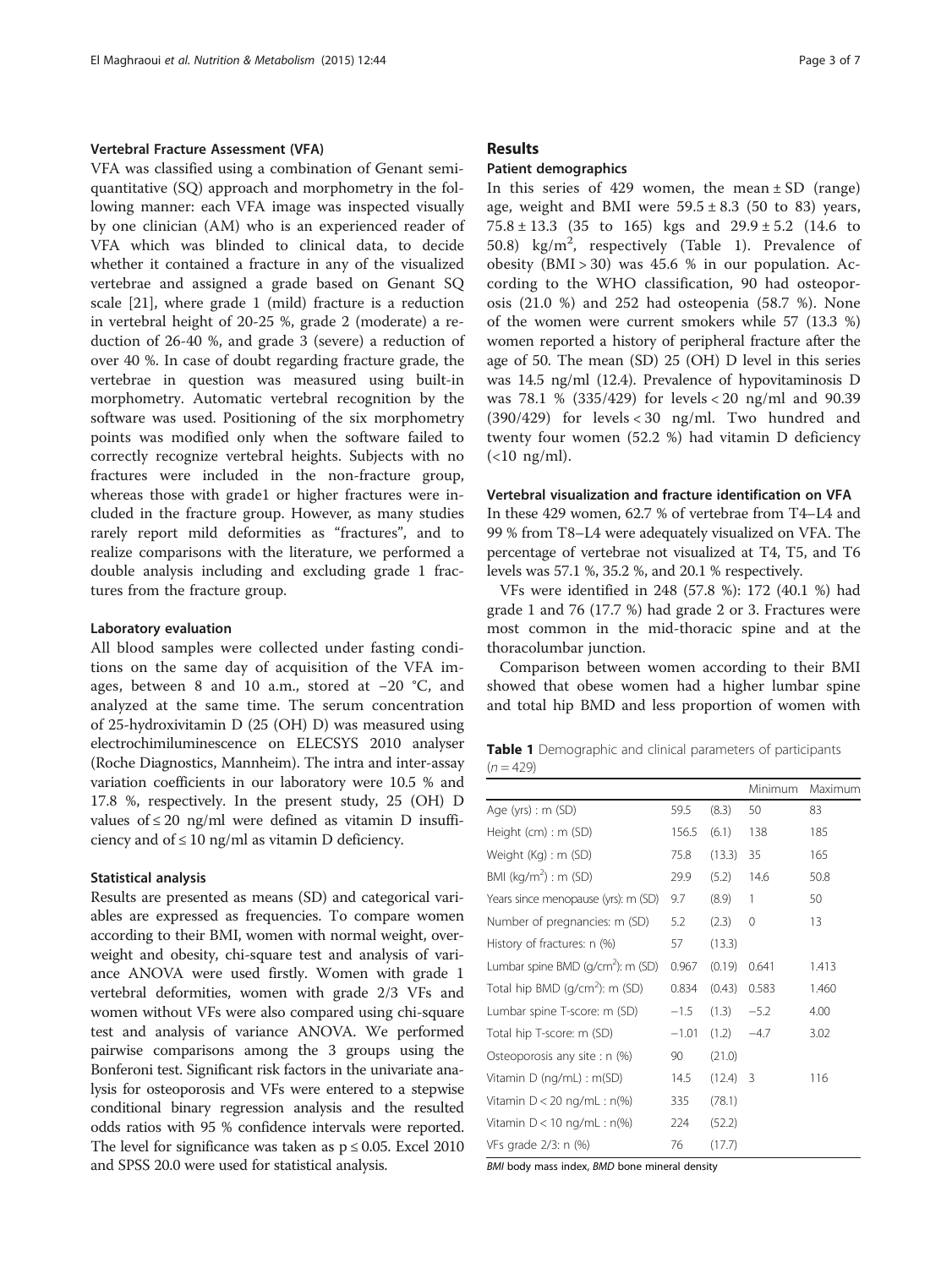osteoporosis and VFs grade 2/3 than lean and overweight women (Table 2).

The group of women with moderate/severe VFs had a statistically significant higher age, number of parity, years since menopause and lower weight, height, and lumbar spine and total hip BMD and T-scores than those without a VFA-identified vertebral fracture (Table [3](#page-4-0)). They also have lower levels of 25 (OH) D and higher proportion of women with vitamin D below 20 ng/ml.

In this study, VFA-identified fractures occurred in 145 (57.1 %) women with osteopenia (44 (17.5 %) had grade 2/3) and in 65 (71.9 %) women with osteoporosis (23 (25.6 %) had grade  $2/3$ ) ( $p < 0.0001$ ). Interestingly, a fracture was identified on VFA in 38 (43.6 %) of women with normal BMD (9 (10.3 %) had grade 2/3 VFs).

Among obese women  $(n = 210 (49.1 %))$ , VFs prevalence was higher in those with osteoporosis (23.1 %) vs. those with osteopenia (12.0 %) and normal BMD (4.5 %)  $(p < 0.0001)$ . The prevalence of hypovitaminosis D was also higher even though the difference was not significant (100 %, 90.0 % and 54.5 % respectively;  $p = 0.34$ )

#### Risk factors

The prevalence of VFA-detected fractures globally increased significantly for both grade 1 and grade 2/3 VFs

with age  $(p < 0.0001)$  and as BMD  $(p < 0.0001)$  and BMI declined ( $p < 0.0001$ ).

Stepwise regression analysis showed that presence of osteoporosis was independently related to BMI and history of fractures (Table [4\)](#page-4-0) while the presence of VFs grade 2/3 was independently related to age, hypovitaminosis D and years of menopause (Table [5](#page-4-0)).

# **Discussion**

This study is a large descriptive evaluation of VFA in a population of asymptomatic postmenopausal women and documents that VFs are significantly related to age, hypovitaminosis D and years of menopause while the influence of BMI was only evident on BMD.

About 18 % of asymptomatic healthy women over 50 had a previously undiagnosed grade 2/3 VFs. This prevalence varied according to BMI and was higher in lean and overweight groups (22 and 21 % respectively compared to obese women (13 %). However, among obese women this prevalence was 23 % in osteoporotic women.

Obesity, defined by the World Health Organization (WHO) as a body mass index (BMI) ≥30 kg/m<sup>2</sup>, has become a widespread disease. According to WHO, worldwide prevalence has been steadily increasing to

**Table 2** Comparison between women according to BMI ( $N = 429$ )

|                                         | $BMI \leq 25$ | $25 <$ BMI $\leq 30$ | BM > 30     |           |
|-----------------------------------------|---------------|----------------------|-------------|-----------|
|                                         | $N = 75$      | $N = 158$            | $N = 196$   |           |
| Age in years: m (SD)                    | 59.1 (7.9)    | 59.1 (7.9)           | 58.7(7.7)   | <b>NS</b> |
| Weight in Kg: m (SD)                    | 60.0 (10.1)   | 70.3 (9.8)           | 84.9 (8.3)  | < 0.0001  |
| Height in m : m (SD)                    | 1.57(0.08)    | 1.57(0.05)           | 1.55(0.05)  | < 0.0001  |
| BMI in Kg/m2: m (SD)                    | 22.9(1.5)     | 27.5(1.3)            | 34.8 (1.4)  | < 0.0001  |
| Years since menopause: m (SD)           | 10.2(8.8)     | 9.4(9.3)             | 9.6(8.3)    | <b>NS</b> |
| Number of pregnancies: m (SD)           | 5.0(2.7)      | 4.6(2.5)             | 4.9(2.3)    | <b>NS</b> |
| History of traumatic fractures          | 13 (17.3)     | 16(10.2)             | 28 (14.7)   | <b>NS</b> |
| Low dairy products intake: n (%)        | 32 (45.1)     | 75 (47.8)            | 97 (51.3)   | <b>NS</b> |
| Low physical activity: n (%)            | 65 (86.6)     | 137 (86.7)           | 172 (87.7)  | <b>NS</b> |
| Spine BMD in g/cm <sup>2</sup> : m (SD) | 0.835(0.2)    | 0.951(0.1)           | 1.022(0.2)  | < 0.0001  |
| Spine T-score: m (SD)                   | $-2.4(1.3)$   | $-1.4(1.2)$          | $-0.8(1.3)$ | < 0.0001  |
| Total hip BMD in $g/cm^2$ : m (SD)      | 0.808(0.2)    | 0.855(0.5)           | 0.913(0.4)  | 0.011     |
| Total hip T-score: m (SD)               | $-1.7(1.1)$   | $-1.1(1.0)$          | $-0.5(1.1)$ | < 0.0001  |
| Osteoporosis any site : n (%)           | 31(41.3)      | 38 (24.9)            | 20 (10.0)   | < 0.0001  |
| Grade 1 VFs prevalence (%)              | 28 (37.3)     | 55 (34.8)            | 86 (45.3)   | <b>NS</b> |
| Grade 2/3 VFs prevalence (%)            | 17(22.3)      | 33 (20.9)            | 26 (13.7)   | < 0.0001  |
| SDI: m (SD)                             | 0.54(2.1)     | 0.92(2.4)            | 0.51(1.9)   | <b>NS</b> |
| Vitamin D in ng/mL: m (SD)              | 12.9(9.1)     | 14.4(11.6)           | 15.9 (13.2) | <b>NS</b> |
| Vitamin $D \le 20$ ng/mL: n (%)         | 58 (77.3)     | 122 (77.8)           | 149 (78.4)  | <b>NS</b> |
| Vitamin $D \le 10$ ng/mL: n (%)         | 42 (56.0)     | 80 (50.8)            | 99 (50.5)   | <b>NS</b> |

BMI body mass index, BMD lumbar spine BMD, SDI spinal disease index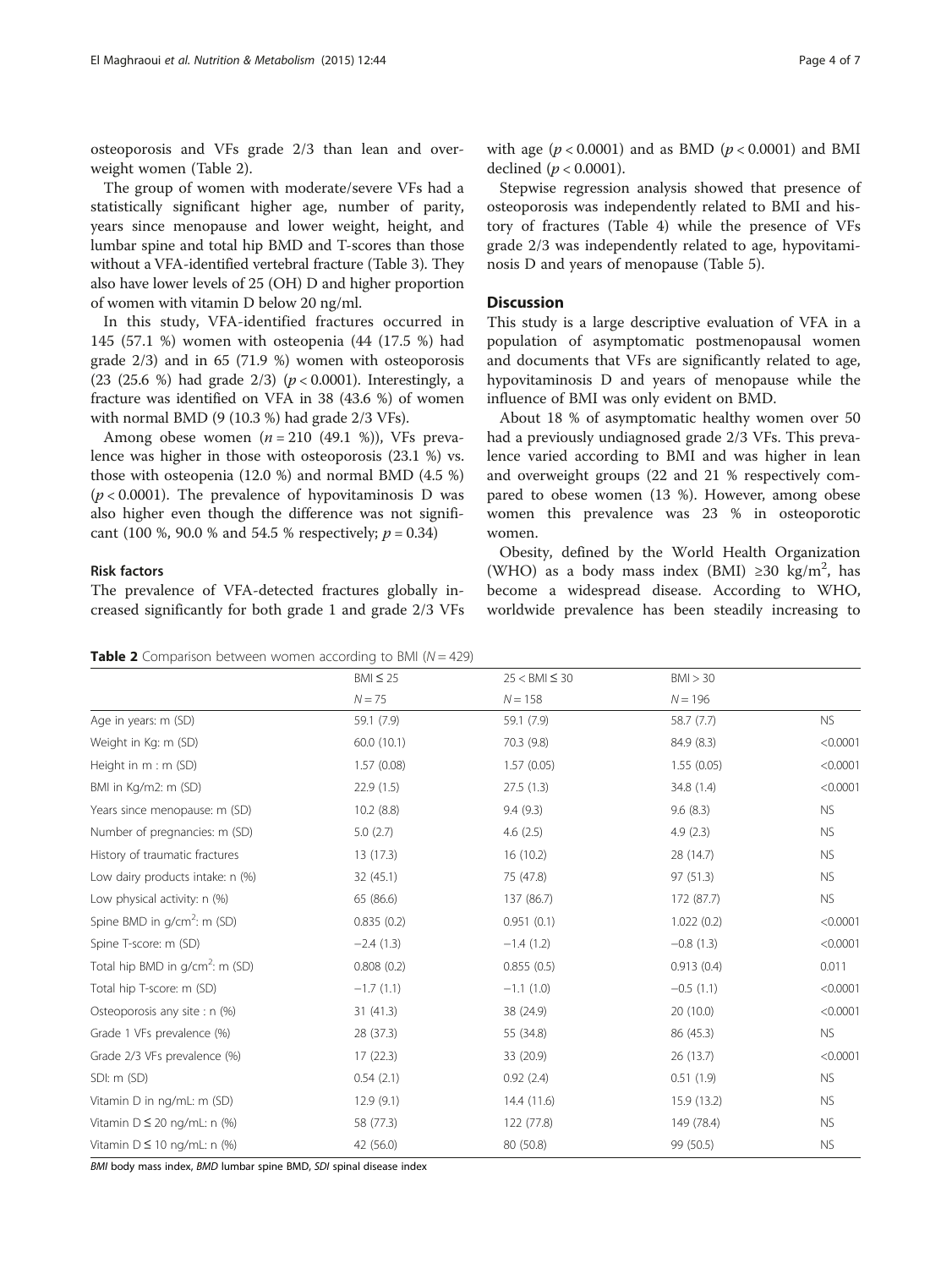|                                       | Absence of VFs | VFs grade 1 | VFs grade 2/3 |           |
|---------------------------------------|----------------|-------------|---------------|-----------|
|                                       | $N = 181$      | $N = 171$   | $N = 76$      |           |
| Age in years: m (SD)                  | 56.1(7.9)      | 60.1(7.9)   | 64.7(7.7)     | < 0.0001  |
| Weight in Kg: m (SD)                  | 76.0 (10.1)    | 75.3 (9.8)  | 70.9 (8.3)    | < 0.0001  |
| Height in m: m (SD)                   | 1.57(0.08)     | 1.55(0.05)  | 1.56(0.05)    | < 0.0001  |
| BMI in Kg/m <sup>2</sup> : m (SD)     | 30.0(1.5)      | 30.2(1.3)   | 28.8 (1.4)    | < 0.0001  |
| Low dairy products intake: n (%)      | 99 (54.6)      | 72 (42.1)   | 39 (51.3)     | NS.       |
| Low physical activity: n (%)          | 165(91.1)      | 148 (86.5)  | 72 (91.1)     | <b>NS</b> |
| History of traumatic fractures: n (%) | 22 (12.2)      | 22 (12.9)   | 13(17.1)      | NS.       |
| Years since menopause: m (SD)         | 6.8(8.8)       | 10.4(9.3)   | 16.6 (8.3)    | < 0.0001  |
| Number of pregnancies: m (SD)         | 4.5(2.7)       | 4.8(2.5)    | 5.5(2.3)      | 0.015     |
| Spine BMD in $g/cm^2$ : m (SD)        | 0.987(0.2)     | 0.923(0.1)  | 0.846(0.2)    | 0.025     |
| Spine T-score: m (SD)                 | $-1.1(1.3)$    | $-1.3(1.2)$ | $-1.5(1.3)$   | 0.049     |
| Total hip BMD in $q/cm^2$ : m (SD)    | 0.921(0.2)     | 0.850(0.5)  | 0.801(0.4)    | 0.011     |
| Total hip T-score: m (SD)             | $-0.7(1.1)$    | $-1.0(1.0)$ | $-1.2(1.1)$   | 0.004     |
| Osteoporosis any site : n (%)         | 25 (13.8)      | 42 (24.4)   | 23(30.3)      | < 0.0001  |
| Vitamin D in ng/mL : m (SD)           | 16.2(9.1)      | 14.2 (11.6) | 11.5(13.2)    | 0.02      |
| Vitamin $D \le 20$ ng/mL: n (%)       | 133 (73.5)     | 130 (75.6)  | 72 (94.7)     | 0.001     |
| Vitamin $D \le 10$ ng/mL: n (%)       | 12(34.3)       | 59 (57.3)   | 29 (65.9)     | 0.006     |

<span id="page-4-0"></span>**Table 3** Comparison between women with and without vertebral fractures  $(N = 429)$ 

BMI body mass index, BMD lumbar spine BMD

epidemic proportions and it has more than doubled worldwide since 1980 [\[22\]](#page-6-0). Obesity is associated with high BMD [[23](#page-6-0)], while weight loss is associated with bone loss [\[24\]](#page-6-0). The mechanisms responsible for this fat-bone relationship are not fully clarified, but weight change may act on the skeleton through changes in mechanical loading and changes in hormone regulation on bone metabolism. Several studies described the association of fat mass with the secretion of bone active hormones from the pancreatic beta cell (including insulin, amylin, and preptin) and from the adipocyte (e.g., estrogens and leptin) [\[25](#page-6-0)–[27\]](#page-6-0). These factors alone probably do not fully explain the observed clinical associations, and study of the actions on bone of novel hormones related to nutrition is an important area of further research. Weight changes are also related to changes in lifestyle such as physical activity and intake of nutrients [\[28\]](#page-6-0).

It is still not clear whether obesity-related higher BMD increases bone strength and thereby protects against fractures and osteoporosis. The effect of obesity on fractures prevalence may vary by fracture type. Two studies demonstrated increased risk of lower limb fractures among obese women, but no increased risk with fractures of other types [\[5](#page-5-0), [29](#page-6-0)]. According to a large Spanish study, obesity increased the risk of proximal humerus fractures, whereas hip and pelvic fractures were found to be less prevalent [[30\]](#page-6-0). These differences may not be related to BMD but to weight determined higher impact of falls on the peripheral skeleton, whereas other skeletal regions are protected by subcutaneous fat deposits. Some studies support this site-dependent fracture risk both in obese pre- and postmenopausal women and men [[31, 32\]](#page-6-0). Concerning VFs, Laslett LL et al. showed a

Table 4 Regression logistic analysis with the presence of osteoporosis as the dependent variable

| but point as the acpenating variable |                        |          |  |  |
|--------------------------------------|------------------------|----------|--|--|
|                                      | OR total population    | р        |  |  |
| Age in years                         | 0.976 (0.927-1.077)    | 0.351    |  |  |
| BMI in $\text{Kg/m}^2$               | $0.847(0.794 - 0.903)$ | < 0.0001 |  |  |
| History of fractures                 | 2.188 (1.072-4.465)    | 0.031    |  |  |
| Vitamin $D \leq 20$ ng/mL            | 1.485 (0.767-2.877)    | 0.241    |  |  |
| Number of pregnancies                | 1.051 (0.953-1.158)    | 0.319    |  |  |
|                                      |                        |          |  |  |

BMI body mass index

Table 5 Regression logistic analysis with the presence of grade 2/3 VFs as the dependent variable

|                             | OR total population       | р        |
|-----------------------------|---------------------------|----------|
| Age in years                | 1.204 (1.103-1.315)       | < 0.0001 |
| Vitamin $D \leq 20$ ng/ml   | 6.688 (2.244-19.937)      | < 0.0001 |
| Menopause duration in years | 1.053 (1.009-1.098)       | 0.017    |
| BMI in $\text{Kg/m}^2$      | 0.975 (0.914-1.039)       | 0.435    |
| Lumbar spine T-score        | $1.085(0.831 - 1.415)$    | 0.549    |
| Total hip T-score           | $0.868$ $(0.642 - 1.174)$ | 0.358    |
| $EXAMPLE 1$ and $EXAMPLE 1$ |                           |          |

BMI body mass index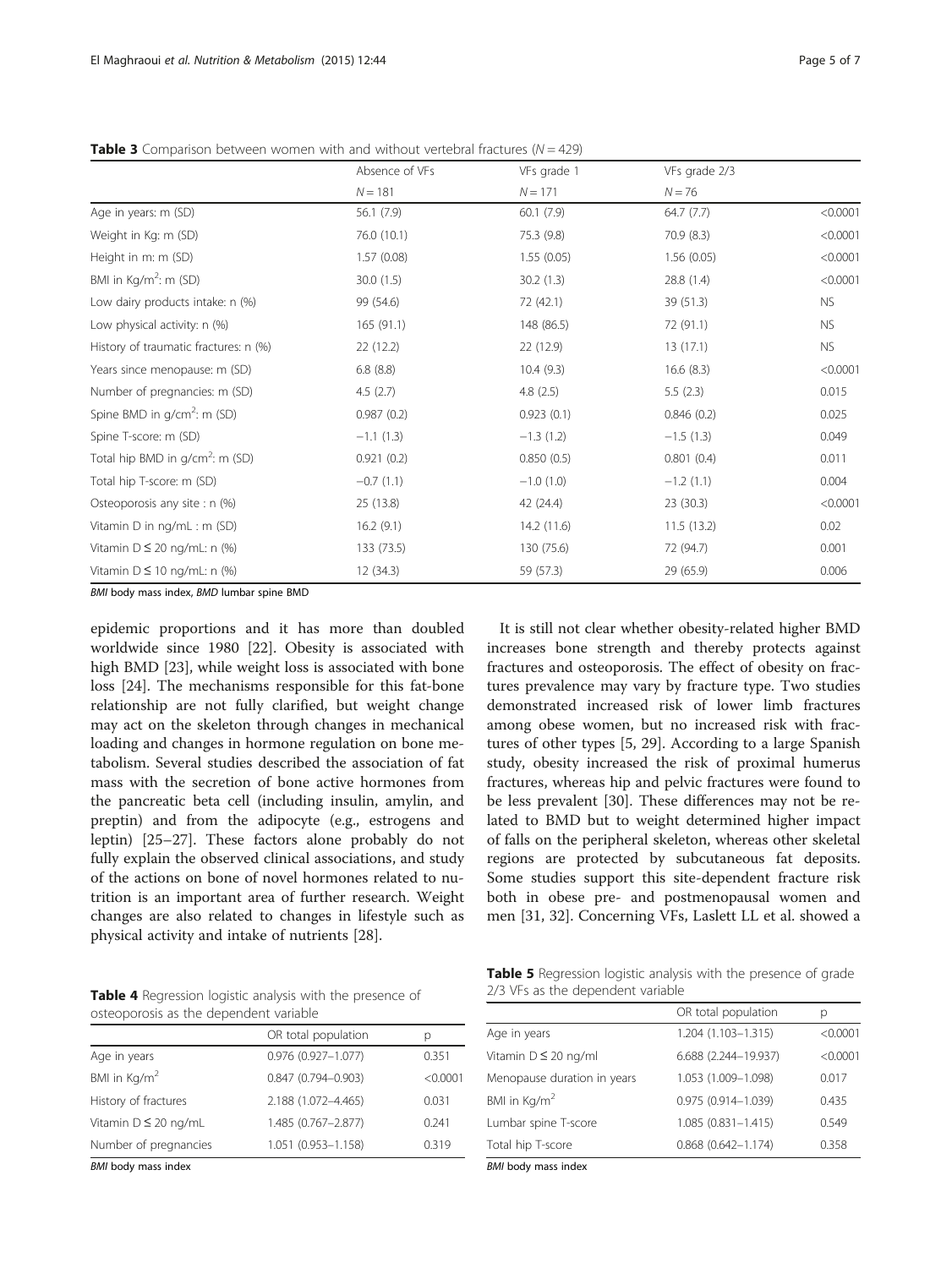<span id="page-5-0"></span>dose–response relationship between both prevalence and number of vertebral deformities and multiple measures of body fat in women [[33](#page-6-0)]. Ferrar et al. suggested that some types of mild deformities may be "non-fracture variants" rather than vertebral deformities. These include short vertebral height, which they report as being more common in older, heavier women, unrelated to osteoporosis equally prevalent in pre and postmenopausal women and therefore unimportant [\[34](#page-6-0)]. The assessment of prevalent mild VFs is still problematic, as such deformities may reflect old trauma or are sometimes considered as an expected effect of aging [\[35](#page-6-0)]. Actually this point is raised when such deformities are used to discriminate patients with or without osteoporosis [[36\]](#page-6-0). However, mild VFs (grade 1) have been shown to be a risk factor for subsequent vertebral and nonvertebral fracture in postmenopausal women with osteoporosis [\[37\]](#page-6-0).

Vitamin D insufficiency may lead to secondary hyperparathyroidism resulting in greater bone turnover, bone loss, and increased risk of fractures. This insufficiency may result from decreased cutaneous synthesis, decreased dietary intake, impaired hepatic and/or renal activation, or resistance to vitamin D action [\[38](#page-6-0)]. Serum 25-hydroxyvitamin D (25 (OH) D) level is considered to be the best indicator of vitamin D nutritional status and it has been suggested that serum 25 (OH) D values <10 ng/ ml indicate vitamin D deficiency and <20 ng/ml indicate vitamin D insufficiency [\[39](#page-6-0)]. Although this was not the case in our study, recent evidence indicates that obesity is linked to lower serum levels of 25 (OH) D [[14, 40](#page-6-0), [41](#page-6-0)], which may be due to poor exposure to sunlight and/or decreased vitamin D bioavailability (due to the sequestering effect of high quantity of subcutaneous fat on circulating vitamin D).

Our study has strengths and limitations. The assessment of fracture was carefully conducted using standard procedures of acquisition, and standard reading of all VFAs. All the morphometric assessments were made by an experienced investigator. Before diagnosis of fracture, a non-osteoporotic origin was considered for each deformity. The main limitation lies in the procedures used to select subjects, who were all volunteers and ambulatory, and presumably not representative of the general population. However, the population of Rabat is a mixture of the Moroccan population and we believe that there is a little impact on the prevalence of obesity, osteoporosis or VFs or hypovitaminosis D.

#### Conclusion

In a large sample of Moroccan postmenopausal ambulatory women aged 50 years and over, we found that 18 % of asymptomatic women show evidence of moderate/ severe VFs and that these VFs were significantly related to age and hypovitaminosis D. We also found that obese women had a higher BMD and lower prevalence of VFs. However, the prevalence of VFs in obese women was similar to non obese women in those with osteoporosis.

## Competing interests

The authors declare that they have no competing interests.

#### Authors' contributions

"AEM conceived the study, and participated in its design and coordination, performed the statistical analysis and drafted the manuscript. AE carried out the immunoassays. SS, AM and AR participated in the design of the study and the data collection. ZO participated in the design and coordination of the study and supervised the biochemistry analysis. AM participated in the design of the study, performed the VFA analysis and helped to draft the manuscript. All authors read and approved the final manuscript."

#### Acknowledgments

The study was funded by grants from the University Mohammed V of Rabat and AMIRHAL (association Marocaine d'Information et de Recherche sur l'Handicap et l'Appareil Locomoteur).

#### Author details

1 Rheumatology Department, Military Hospital Mohammed V, Mohammed V University, PO Box: 1018, Rabat, Morocco. <sup>2</sup>Biochemistry Department, Military Hospital Mohammed V, Mohammed V University, Rabat, Morocco.

#### Received: 24 September 2015 Accepted: 9 November 2015 Published online: 14 November 2015

#### References

- 1. Shepherd AJ, Cass AR, Ray LA, Tan A, Wilkinson GS. Treatment for older men with fractures. Osteoporos Int. 2011;23(3):1041–51.
- 2. Briggs AM, Greig AM, Wark JD. The vertebral fracture cascade in osteoporosis: a review of aetiopathogenesis. Osteoporos Int. 2007;18:575–84.
- 3. Schuit SC, van der Klift M, Weel AE, de Laet CE, Burger H, Seeman E, et al. Fracture incidence and association with bone mineral density in elderly men and women: the Rotterdam Study. Bone. 2004;34:195–202.
- 4. Armstrong ME, Spencer EA, Cairns BJ, Banks E, Pirie K, Green J, et al. Body mass index and physical activity in relation to the incidence of hip fracture in postmenopausal women. J Bone Miner Res. 2011;26:1330–8.
- 5. Beck TJ, Petit MA, Wu G, LeBoff MS, Cauley JA, Chen Z. Does obesity really make the femur stronger? BMD, geometry, and fracture incidence in the women's health initiative-observational study. J Bone Miner Res. 2009;24:1369–79.
- 6. Compston JE, Watts NB, Chapurlat R, Cooper C, Boonen S, Greenspan S, et al. Obesity is not protective against fracture in postmenopausal women: GLOW. Am J Med. 2011;124:1043–50.
- 7. El Maghraoui A, Guerboub AA, Mounach A, Ghozlani I, Nouijai A, Ghazi M, et al. Body mass index and gynecological factors as determinants of bone mass in healthy Moroccan women. Maturitas. 2007;56:375–82.
- 8. Gluer MG, Minne HW, Gluer CC, Lazarescu AD, Pfeifer M, Perschel FH, et al. Prospective identification of postmenopausal osteoporotic women at high vertebral fracture risk by radiography, bone densitometry, quantitative ultrasound, and laboratory findings: results from the PIOS study. J Clin Densitom. 2005;8:386–95.
- 9. Sornay-Rendu E, Munoz F, Garnero P, Duboeuf F, Delmas PD. Identification of osteopenic women at high risk of fracture: the OFELY study. J Bone Miner Res. 2005;20:1813–9.
- 10. Nevitt MC, Cummings SR, Stone KL, Palermo L, Black DM, Bauer DC, et al. Risk factors for a first-incident radiographic vertebral fracture in women > or = 65 years of age: the study of osteoporotic fractures. J Bone Miner Res. 2005;20:131–40.
- 11. Johnell O, O'Neill T, Felsenberg D, Kanis J, Cooper C, Silman AJ. Anthropometric measurements and vertebral deformities. European Vertebral Osteoporosis Study (EVOS) Group. Am J Epidemiol. 1997;146:287–93.
- 12. Pirro M, Fabbriciani G, Leli C, Callarelli L, Manfredelli MR, Fioroni C, et al. High weight or body mass index increase the risk of vertebral fractures in postmenopausal osteoporotic women. J Bone Miner Metab. 2010;28:88–93.